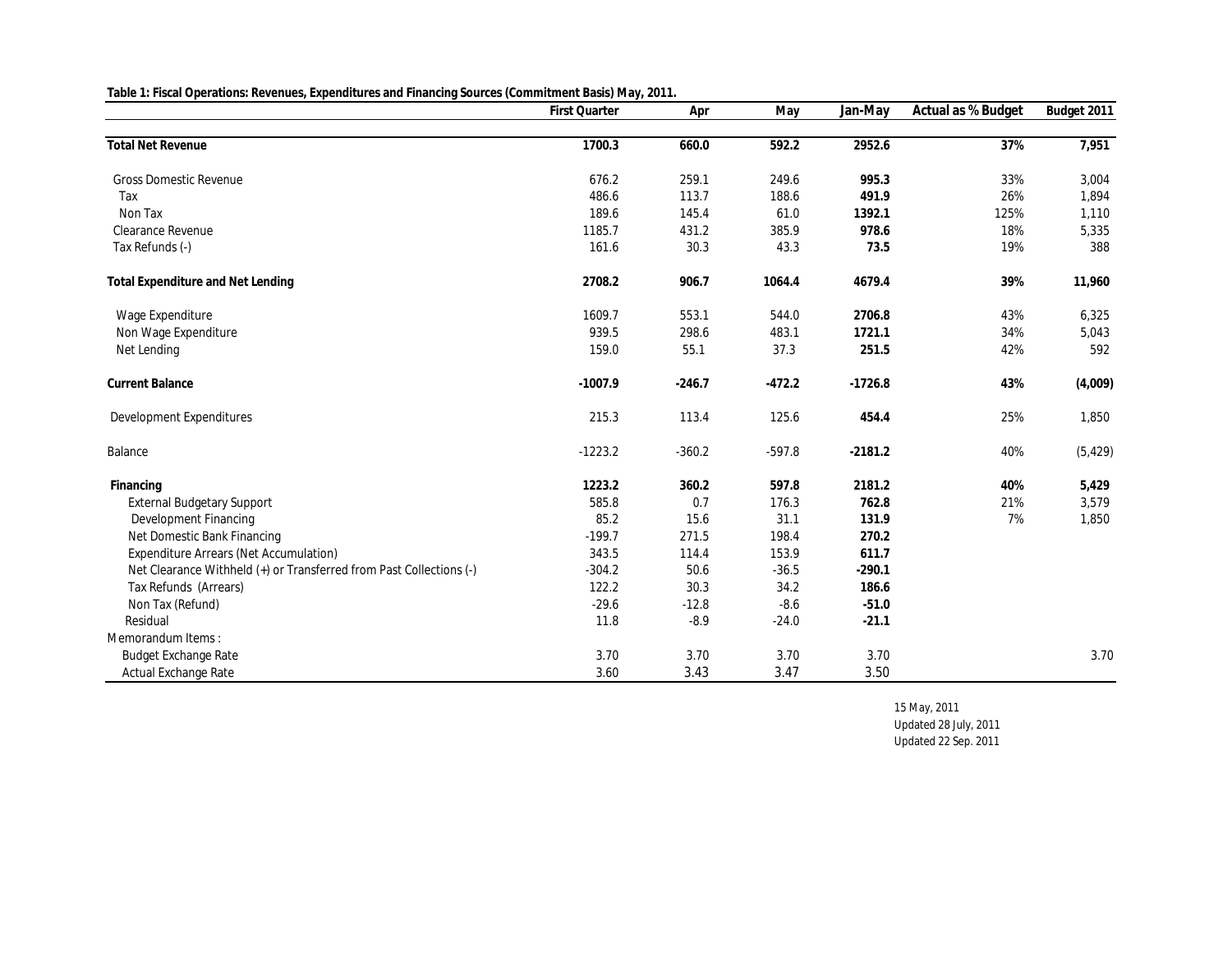**Table 2: Detailed Fiscal Operations: Revenues, Expenditures and Net Lending (Commitment Basis) May, 2011.**

|                                    | First Quarter        | Apr   | May    | Jan-May | Actual as % Budget | Budget 2011 |
|------------------------------------|----------------------|-------|--------|---------|--------------------|-------------|
|                                    | (In millions of NIS) |       |        |         |                    |             |
|                                    |                      |       |        |         |                    |             |
| <b>Total Net Revenues</b>          | 1700.3               | 660.0 | 592.2  | 2952.6  | 37%                | 7951        |
| <b>Gross Domestic Revenues</b>     | 676.2                | 259.1 | 249.6  | 1185.0  | 39%                | 3004        |
| <b>Tax Revenues</b>                | 486.6                | 113.7 | 188.6  | 788.9   | 42%                | 1894        |
| Income Tax                         | 187.2                | 27.3  | 40.5   | 255.1   |                    |             |
| Value Added Tax                    | 132.1                | 40.8  | 103.2  | 276.1   |                    |             |
| Property Tax                       | 6.5                  | 0.4   | 0.5    | 7.4     |                    |             |
| Other Taxes                        | 160.8                | 45.2  | 44.4   | 250.4   |                    |             |
| Non Tax Revenues                   | 189.6                | 145.4 | 61.0   | 396.0   | 36%                | 1110        |
| Clearance Revenues (1)             | 1185.7               | 431.2 | 385.9  | 2002.7  | 38%                | 5335        |
| Customs                            | 417.5                | 142.8 | 132.9  | 693.2   |                    |             |
| Value Added Tax                    | 374.8                | 143.9 | 132.4  | 651.1   |                    |             |
| Petroleum Excises                  | 396.0                | 142.5 | 118.4  | 657.0   |                    |             |
| Purchase Tax                       | 0.0                  | 0.0   | 0.0    | 0.0     |                    |             |
| Income Tax                         | 0.0                  | 0.0   | 0.0    | 0.0     |                    |             |
| Other                              | $-2.7$               | 2.0   | 2.1    | 1.4     |                    |             |
| Tax Refunds (-)                    | 161.6                | 30.3  | 43.3   | 235.1   | 61%                | 388         |
| Total Expenditures and Net Lending | 2708.2               | 906.7 | 1064.4 | 4679.4  | 39%                | 11960       |
| Wage Expenditures (2)              | 1609.7               | 553.1 | 544.0  | 2706.8  | 43%                | 6325        |
| Non Wage Expenditures              | 939.5                | 298.6 | 483.1  | 1721.1  | 34%                | 5043        |
| <b>Operational Expenditures</b>    | 468.2                | 127.9 | 276.3  | 872.4   | 47%                | 1864        |
| Transfers (3)                      | 465.8                | 165.8 | 192.9  | 824.6   | 27%                | 3089        |
| Minor Capital Expenditures         | 5.5                  | 4.8   | 13.8   | 24.2    | 27%                | 90          |
| Net Lending<br>(Commitment)        | 159.0                | 55.1  | 37.3   | 251.5   | 42%                | 592         |
| Development Expenditures           | 215.3                | 113.4 | 125.6  | 454.4   | 25%                | 1850        |
| Memorandum Items:                  |                      |       |        |         |                    |             |
| <b>Budget Exchange Rate</b>        | 3.7                  | 3.70  | 3.70   | 3.70    |                    | 3.70        |
| Actual Exchange Rate               | 3.6                  | 3.43  | 3.47   | 3.50    |                    |             |

1)The decline of the clearance revenues as results of reduction in the Tariffs of customs and excises by the Israelis, and the lower consumption

of petroleum by Gaza as the MOF no longer supplies The Gaza Electricity Company with petroleum.

2) The increase in wage bill for the first quarter as results of a- allowances for Jerusalem Employees and Teachers of Ministry of Education approved in 2010 and paid starting from 2011 b- 1600 employees their files had been reconciled during 2011.

3) Transfers are as been approved in the budget and spending is highly related to availability of financing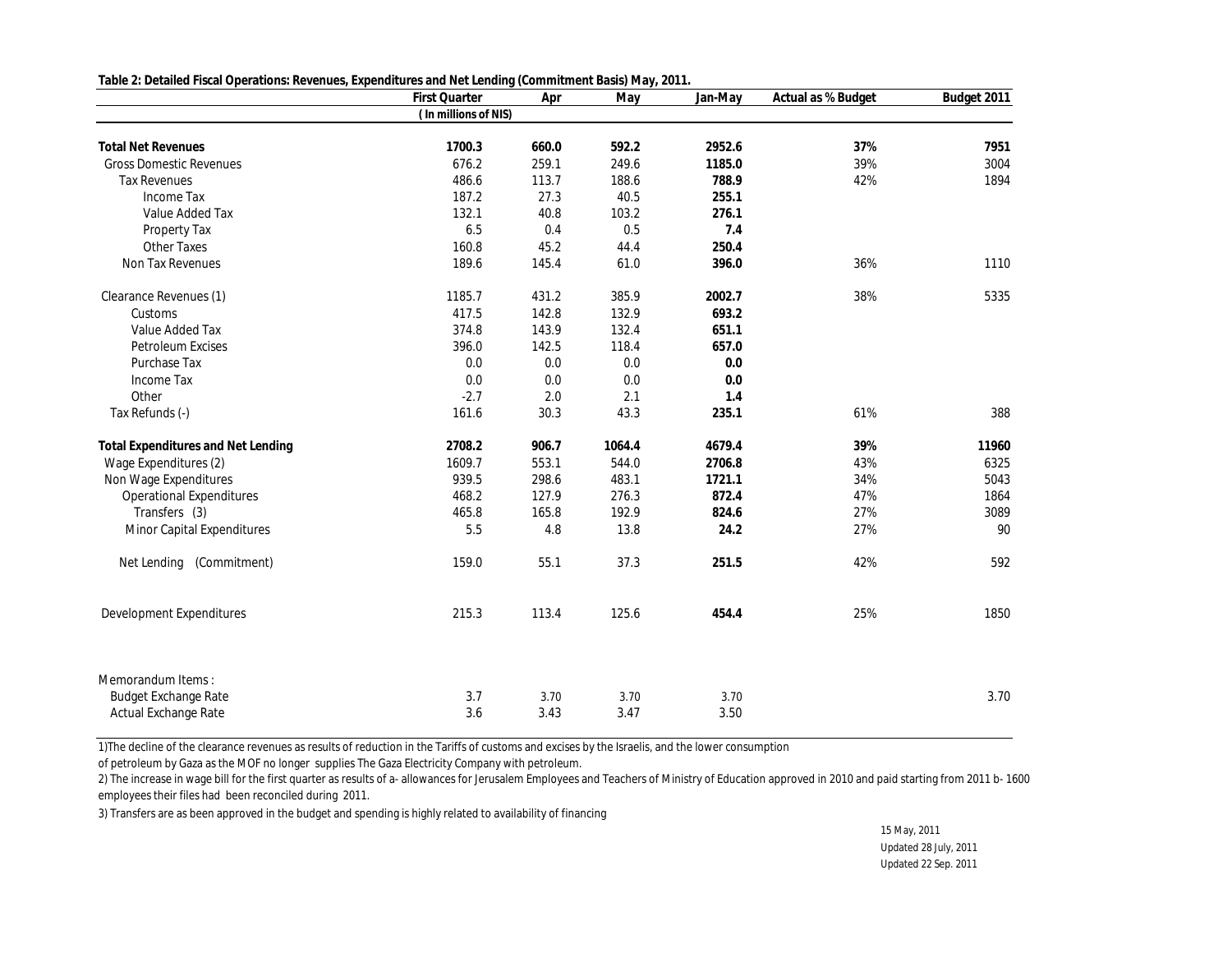| Table 3: Fiscal Operations: Revenues, Expenditures and Financing Sources (Cash Basis) May, 2011. |  |  |
|--------------------------------------------------------------------------------------------------|--|--|
|                                                                                                  |  |  |

|                                   | First Quarter        | Apr      | May      | Jan-May   | Actual as % Budget | Budget 2011 |
|-----------------------------------|----------------------|----------|----------|-----------|--------------------|-------------|
|                                   | (In millions of NIS) |          |          |           |                    |             |
| <b>Total Net Revenue</b>          | 2097.0               | 626.9    | 654.3    | 3378.3    | 42%                | 7951        |
| <b>Gross Domestic Revenue</b>     | 646.6                | 246.3    | 241.0    | 1134.0    | 38%                | 3004        |
| Tax                               | 486.6                | 113.7    | 188.6    | 788.9     | 42%                | 1894        |
| Non Tax                           | 160.0                | 132.7    | 52.4     | 345.0     | 31%                | 1110        |
| Clearance Revenue                 | 1489.8               | 380.6    | 422.4    | 2292.8    | 43%                | 5335        |
| Tax Refunds (-)                   | 39.4                 | 0.0      | 9.1      | 48.5      | 12%                | 388         |
| Total Expenditure and Net Lending | 2439.7               | 825.6    | 948.5    | 4213.8    | 35%                | 11960       |
| Wage Expenditure                  | 1560.1               | 536.9    | 529.1    | 2626.1    | 42%                | 6325        |
| Non Wage Expenditure              | 720.6                | 233.6    | 382.1    | 1336.2    | 26%                | 5043        |
| Net Lending                       | 159.0                | 55.1     | 37.3     | 251.5     | 42%                | 592         |
| <b>Current Balance</b>            | $-342.7$             | $-198.6$ | $-294.2$ | $-835.5$  | 21%                | $-4009$     |
| Development Expenditures          | 140.4                | 80.2     | 87.6     | 308.3     | 17%                | 1850        |
| Balance                           | $-483.1$             | $-278.9$ | $-381.8$ | $-1143.8$ | 21%                | $-5429$     |
| Financing                         | 483.1                | 278.9    | 381.8    | 1143.8    | 21%                | 5429        |
| External Budgetary Support        | 585.8                | 0.7      | 176.3    | 762.8     | 21%                | 3579        |
| Development Financing             | 85.2                 | 15.6     | 31.1     | 131.9     | 7%                 | 1850        |
| Net Domestic Bank Financing       | $-199.7$             | 271.5    | 198.4    | 270.2     |                    |             |
| Residual                          | 11.8                 | $-8.9$   | $-24.0$  | $-21.1$   |                    |             |
| Memorandum Items:                 |                      |          |          |           |                    |             |
| Budget Exchange Rate              | 3.70                 | 3.70     | 3.70     | 3.70      |                    | 3.70        |
| Actual Exchange Rate              | 3.60                 | 3.43     | 3.47     | 3.50      |                    |             |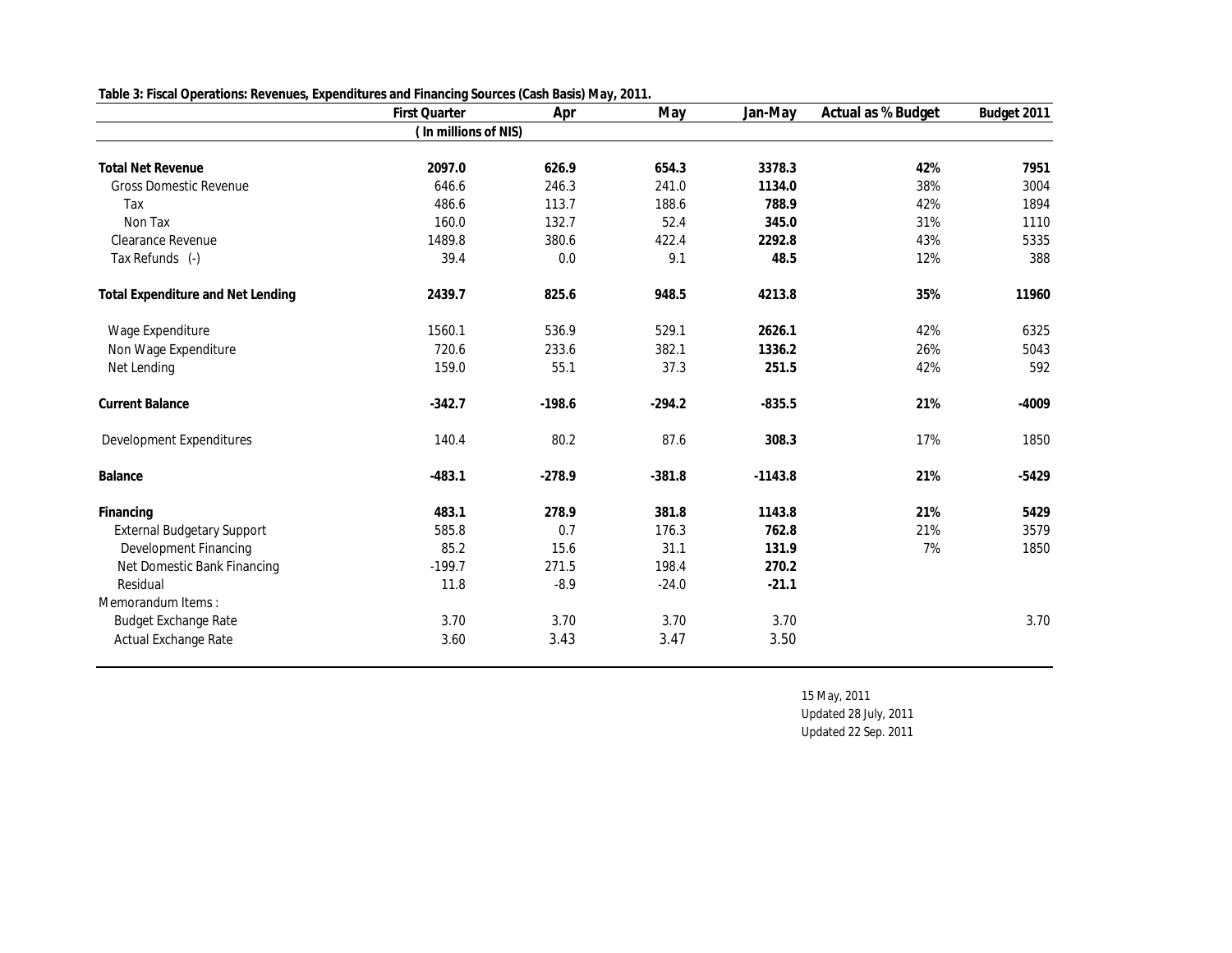| Table 4: Consolidated Statement on Fiscal Operations: Revenues, Expenditures and Financing Sources (cash and Commitment Basis) May, 2011. |  |  |
|-------------------------------------------------------------------------------------------------------------------------------------------|--|--|
|                                                                                                                                           |  |  |

|                                                                     | First Quarter        | Apr      | May      | Jan-May   | Actual as % Budget | Budget 2011 |
|---------------------------------------------------------------------|----------------------|----------|----------|-----------|--------------------|-------------|
|                                                                     | (In millions of NIS) |          |          |           |                    |             |
| <b>Total Net Revenue</b>                                            | 1670.7               | 647.2    | 583.7    | 2901.6    | 36%                | 7951        |
| <b>Gross Domestic Revenue</b>                                       | 676.2                | 259.1    | 249.6    | 1185.0    | 39%                | 3004        |
| Tax                                                                 | 486.6                | 113.7    | 188.6    | 788.9     | 42%                | 1894        |
| Non Tax                                                             | 189.6                | 145.4    | 61.0     | 396.0     | 36%                | 1110        |
| Clearance Revenue (Accrued)                                         | 1185.7               | 431.2    | 385.9    | 2002.7    | 38%                | 5335        |
| Clearance Revenue (Cash)                                            | 1489.8               | 380.6    | 422.4    | 2292.8    |                    |             |
| Clearance Revenue (Net Arrears Accumulation)                        | $-304.2$             | 50.6     | $-36.5$  | $-290.1$  |                    |             |
| Tax Refunds (Commitment)                                            | 161.6                | 30.3     | 43.3     | 235.1     | 61%                | 388         |
| Non Tax (Cash)                                                      | 160.0                | 132.7    | 52.4     | 345.0     |                    |             |
| Non Tax (Refund)                                                    | 29.6                 | 12.8     | 8.6      | 51.0      |                    |             |
| Total Expenditure and Net Lending (Commitment Basis)                | 2708.2               | 906.7    | 1064.4   | 4679.4    | 39%                | 11960       |
| Wage Expenditure (Commitment)                                       | 1609.7               | 553.1    | 544.0    | 2706.8    | 43%                | 6325        |
| Wage Expenditure (Cash)                                             | 1560.1               | 536.9    | 529.1    | 2626.1    |                    |             |
| Wage Expenditure (Net Arrears Accumulation)                         | 49.6                 | 16.2     | 14.9     | 80.7      |                    |             |
| Non Wage Expenditure (Commitment)                                   | 939.5                | 298.6    | 483.1    | 1721.1    | 34%                | 5043        |
| Non Wage Expenditure (Cash)                                         | 720.6                | 233.6    | 382.1    | 1336.2    |                    |             |
| Non Wage Expenditure (Net Arrears Accumulation)                     | 218.9                | 65.0     | 101.0    | 384.9     |                    |             |
| Net Lending (Commitment Basis)                                      | 159.0                | 55.1     | 37.3     | 251.5     | 42%                | 592         |
| Net Lending (Cash)                                                  | 159.0                | 55.1     | 37.3     | 251.5     |                    |             |
| Net Lending (Arrears)                                               | 0.0                  | 0.0      | 0.0      | 0.0       |                    |             |
| Current Balance (Commitment Basis)                                  | $-1037.5$            | $-259.5$ | $-480.8$ | $-1777.8$ | 44%                | $-4009$     |
| Expenditure Arrears (Net Accumulation)                              | 268.5                | 81.2     | 115.9    | 465.6     |                    |             |
| Net Clearance Withheld (+) or Transferred from Past Collections (-) | $-304.2$             | 50.6     | $-36.5$  | $-290.1$  |                    |             |
| Tax refund (arrears)                                                | 122.2                | 30.3     | 34.2     | 186.6     |                    |             |
| Current Balance (Cash Basis)                                        | $-342.7$             | $-198.6$ | $-294.2$ | $-835.5$  | 21%                | $-4009$     |
| Development Expenditures (Commitment)                               | 215.3                | 113.4    | 125.6    | 454.4     | 25%                | 1850        |
| Development Expenditures (Cash)                                     | 140.4                | 80.2     | 87.6     | 308.3     |                    |             |
| Development Expenditures (Arrears)                                  | 74.9                 | 33.2     | 38.0     | 146.1     |                    |             |
| Balance (Commitment Basis)                                          | $-1252.9$            | $-373.0$ | $-606.4$ | $-2232.2$ | 41%                | $-5429$     |
| Balance (Cash Basis)                                                | $-483.1$             | $-278.9$ | $-381.8$ | $-1143.8$ | 21%                | $-5429$     |
| Financing                                                           | 483.1                | 278.9    | 381.8    | 1143.8    | 21%                | 5429        |
| External Budgetary support                                          | 585.8                | 0.7      | 176.3    | 762.8     | 21%                | 3579        |
| Development Financing                                               | 85.2                 | 15.6     | 31.1     | 131.9     | 7%                 | 1850        |
| Net Domestic Bank Financing                                         | $-199.7$             | 271.5    | 198.4    | 270.2     |                    |             |
| Residual                                                            | 11.8                 | $-8.9$   | $-24.0$  | $-21.1$   |                    |             |
| Memorandum Items:                                                   |                      |          |          |           |                    |             |
| Budget exchange Rate                                                | 3.7                  | 3.7      | 3.7      | 3.7       |                    | 3.70        |
| Actual exchange Rate                                                | 3.6                  | 3.43     | 3.47     | 3.50      |                    |             |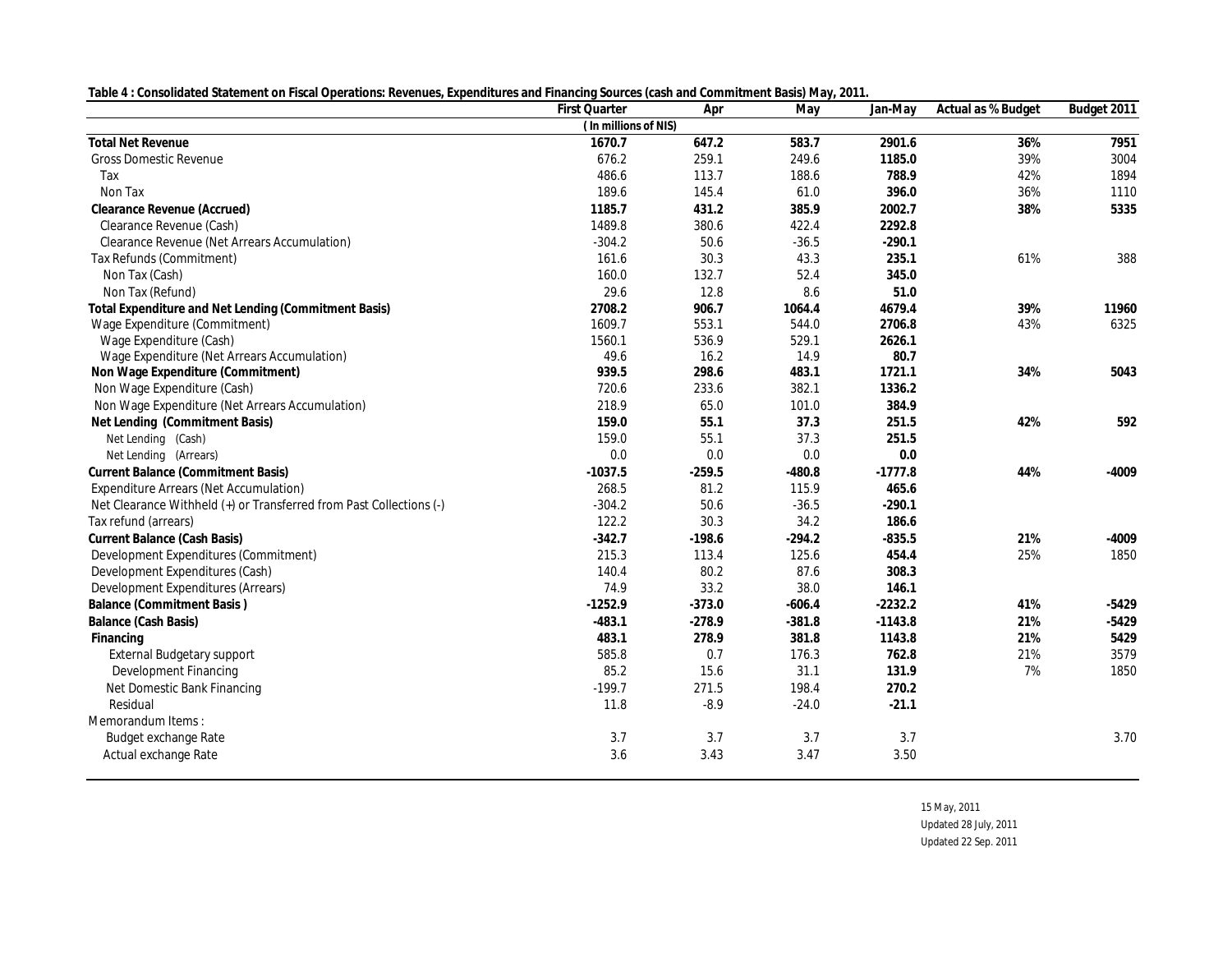|                                   | <b>First Quarter</b> | Apr   | May                  | Jan-May | Actual as % Budget | Budget 2011 |
|-----------------------------------|----------------------|-------|----------------------|---------|--------------------|-------------|
|                                   |                      |       | (In millions of NIS) |         |                    |             |
| <b>Total Net Revenues</b>         | 1700.3               | 660.0 | 592.2                | 2952.6  | 37%                | 7,951       |
| <b>Net Tax Revenues</b>           |                      |       | 531.3                |         |                    |             |
|                                   | 1510.7               | 514.6 |                      | 2556.6  |                    |             |
| <b>Domestic Tax Revenues</b>      | 486.6                | 113.7 | 188.6                | 788.9   | 42%                | 1,894       |
| Income Tax                        | 187.2                | 27.3  | 40.5                 | 255.1   |                    |             |
| Value Added Tax                   | 132.1                | 40.8  | 103.2                | 276.1   |                    |             |
| Customs                           | 77.8                 | 15.5  | 18.3                 | 111.6   |                    |             |
| <b>Excises on Beverages</b>       | 0.8                  | 0.2   | 0.2                  | 1.2     |                    |             |
| Excises on Tobacco                | 82.1                 | 29.5  | 25.9                 | 137.5   |                    |             |
| Property Tax                      | 6.5                  | 0.4   | 0.5                  | 7.4     |                    |             |
| <b>Clearance Revenue (1)</b>      | 1185.7               | 431.2 | 385.9                | 2002.7  | 38%                | 5,335       |
| Customs                           | 417.5                | 142.8 | 132.9                | 693.2   |                    |             |
| Value Added Tax                   | 374.8                | 143.9 | 132.4                | 651.1   |                    |             |
| Purchase Tax                      | 0.0                  | 0.0   | 0.0                  | 0.0     |                    |             |
| Petroleum Excise                  | 396.0                | 142.5 | 118.4                | 657.0   |                    |             |
| Income Tax                        | 0.0                  | 0.0   | 0.0                  | 0.0     |                    |             |
| Other                             | $-2.7$               | 2.0   | 2.1                  | 1.4     |                    |             |
| Tax Refund (-)                    | 161.6                | 30.3  | 43.3                 | 235.1   | 61%                | 388         |
| <b>Domestic Fees and Charges</b>  | 189.6                | 59.9  | 61.0                 | 310.5   | 34%                | 906         |
| Stamps Tax                        | 0.0                  | 0.0   | 0.0                  | 0.0     |                    |             |
| <b>Civil Registration Fees</b>    | 15.1                 | 5.8   | 6.9                  | 27.9    |                    |             |
| <b>Health Fees</b>                | 11.0                 | 2.4   | 3.1                  | 16.5    |                    |             |
| Health Insurance                  | 43.2                 | 13.3  | 13.2                 | 69.7    |                    |             |
| Transportation                    | 29.6                 | 6.9   | 7.2                  | 43.7    |                    |             |
| <b>Agriculture Services</b>       | 0.8                  | 0.3   | 0.2                  | 1.4     |                    |             |
| <b>Local Government</b>           | 1.4                  | 0.2   | 0.2                  | 1.8     |                    |             |
| Ministry of Economy               | 2.7                  | 1.2   | 1.0                  | 4.9     |                    |             |
| Shari'a Courts Fees               | 4.3                  | 0.5   | 0.6                  | 5.3     |                    |             |
| Land Registration                 | 7.1                  | 4.2   | 4.7                  | 16.0    |                    |             |
| Ministry of Housing               | 0.2                  | 0.0   | 0.0                  | 0.2     |                    |             |
| <b>Tourist Fees</b>               | 0.2                  | 0.1   | 0.1                  | 0.3     |                    |             |
| <b>Telecommunication Fees</b>     | 1.8                  | 0.6   | 0.5                  | 2.9     |                    |             |
| Ministry of Education             | 2.2                  | 0.2   | 0.1                  | 2.5     |                    |             |
| <b>High Court of Justice Fees</b> | 8.1                  | 2.4   | 2.7                  | 13.2    |                    |             |
| Foreign Affairs                   | 1.6                  | 2.1   | 0.1                  | 3.8     |                    |             |
| Licenses                          | 51.0                 | 17.5  | 16.3                 | 84.8    |                    |             |
| Others                            | 9.4                  | 2.2   | 4.1                  | 15.7    |                    |             |
| training fees                     | 0.0                  | 0.0   | 0.0                  | 0.0     |                    |             |
| <b>Investments Profits</b>        | 0.0                  | 85.5  |                      | 85.5    |                    | 204         |

1 The decline of the clearance revenues as results of reduction in the Tariffs of customs and excises by the Israelis, and the lower consumption

of petroleum by Gaza as the MOF no longer supplies The Gaza Electricity Company with petroleum.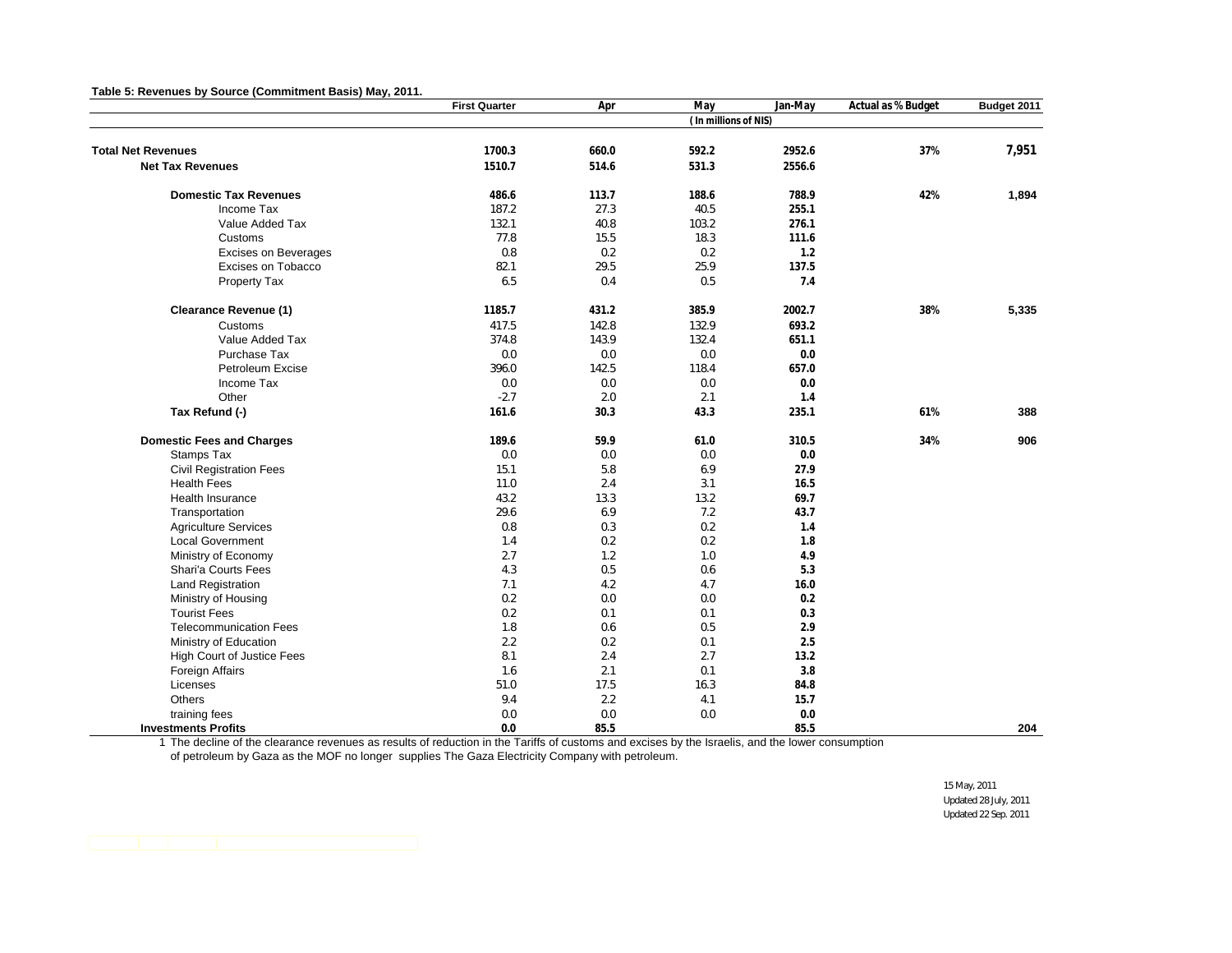| Table 6-A: Expenditures by Function (Commitment Basis) May, 2011 |                          |                   |               |               |              |               |  |  |  |  |
|------------------------------------------------------------------|--------------------------|-------------------|---------------|---------------|--------------|---------------|--|--|--|--|
|                                                                  | <b>Total Expenditure</b> | Wages and         | Operational   | Transfer      | Capital      | Development   |  |  |  |  |
|                                                                  |                          | Salaries          | Expenses      | Expenditure   | Expenditure  | Expenditures  |  |  |  |  |
|                                                                  |                          | (In NIS)          |               |               |              |               |  |  |  |  |
| Central Administration                                           |                          |                   |               |               |              |               |  |  |  |  |
| President's Office                                               | 13,992,351.41            | 8,287,747.09      | 2,556,526.40  | 777,318.19    | 30,015.18    | 2,340,744.55  |  |  |  |  |
| P.L.O. Institutions                                              | 24,448,349.15            | 7,775,091.56      | 9,097,019.97  | 6,505,175.12  | 0.00         | 1,071,062.50  |  |  |  |  |
| Legislative Council                                              | 3, 162, 174. 31          | 2,859,823.40      | 132,312.50    | 170,038.41    | 0.00         | 0.00          |  |  |  |  |
| Ministers' Council                                               | 3,176,486.96             | 1,454,591.67      | 948,461.40    | 113,363.57    | 10,950.00    | 649,120.32    |  |  |  |  |
| Financial and Administrative Control Department                  | 1,078,656.44             | 768,370.41        | 220,277.38    | 90,008.65     | 0.00         | 0.00          |  |  |  |  |
| General Personnel Office                                         | 9,087,176.71             | 7,789,625.37      | 481,115.81    | 816,435.53    | 0.00         | 0.00          |  |  |  |  |
| Palestinian Central Bureau of Statistics                         | 1,315,697.58             | 1,029,375.77      | 165,391.77    | 120,930.04    | 0.00         | 0.00          |  |  |  |  |
| <b>Central Election Committee</b>                                | 0.00                     | 0.00              | 0.00          | 0.00          | 0.00         | 0.00          |  |  |  |  |
| Ministry of Jerusalem Affairs                                    | 6,601,009.99             | 565,008.00        | 2,184,454.99  | 1,582,976.49  | 0.00         | 2,268,570.51  |  |  |  |  |
| Total                                                            | 62,861,902.55            | 30,529,633.27     | 15,785,560.22 | 10,176,246.00 | 40,965.18    | 6,329,497.88  |  |  |  |  |
| Security and Public Order                                        |                          |                   |               |               |              |               |  |  |  |  |
| Ministry of Interior and National Security                       | 299,362,641.72           | 224,292,889.09    | 45,472,273.60 | 21,581,346.53 | 1,153,305.22 | 6,862,827.28  |  |  |  |  |
| Ministry of Justice                                              | 3,548,173.08             | 2,914,093.82      | 317,698.90    | 316,380.36    | 0.00         | 0.00          |  |  |  |  |
| Supreme Judicial Council                                         | 6,946,021.39             | 4,758,195.79      | 1,578,039.93  | 511,692.34    | 98,093.33    | 0.00          |  |  |  |  |
| Land Authority                                                   | 1,975,032.06             | 1,451,235.35      | 410,886.47    | 93,104.14     | 19,806.10    | 0.00          |  |  |  |  |
| Ministry of Local Government                                     | 35,415,742.65            | 1,920,786.05      | 465,214.04    | 2,418,944.46  | 200.00       | 30,610,598.10 |  |  |  |  |
| The Higher Judicial Council                                      | 1,742,466.42             | 1,529,287.27      | 94,247.52     | 118,931.63    | 0.00         | 0.00          |  |  |  |  |
| Dar AlFatwa and Islamic Research                                 | 537,985.49               | 318,826.40        | 195,646.70    | 23,512.39     | 0.00         | 0.00          |  |  |  |  |
| Total                                                            | 349,528,062.81           | 237, 185, 313. 77 | 48,534,007.16 | 25,063,911.85 | 1,271,404.65 | 37,473,425.38 |  |  |  |  |
| <b>Financial Affairs</b>                                         |                          |                   |               |               |              |               |  |  |  |  |
| Ministry of Finance                                              | 12,856,049.70            | 7,857,924.71      | 2,329,097.24  | 739,866.85    | 59,160.90    | 1,870,000.00  |  |  |  |  |
| The Ministry of Awqaf and Religious Affairs                      | 9,078,316.54             | 8,684,112.57      | 264,256.67    | 129,947.30    | 0.00         | 0.00          |  |  |  |  |
| Non Governmental Organization                                    | 1,571,242.56             | 0.00              | 0.00          | 674,277.30    | 0.00         | 896,965.26    |  |  |  |  |
| Research and Studies Center                                      |                          | 0.00              | 0.00          | 0.00          | 0.00         | 0.00          |  |  |  |  |
| Palestinian Water Authority                                      | 5,454,663.99             | 1,338,214.01      | 417,524.53    | 89,062.04     | 24,078.01    | 3,585,785.40  |  |  |  |  |
| Retirees Pension Allowances                                      | 33,867,223.23            | 18,005,666.56     | $-6,162.27$   | 15,867,718.94 | 0.00         | 0.00          |  |  |  |  |
| Public Debt Service                                              | 5,144,832.15             | 0.00              | 5,144,832.15  | 0.00          | 0.00         | 0.00          |  |  |  |  |
| <b>General Expenditures</b>                                      | 813,182.20               | 0.00              | 0.00          | 813,182.20    | 0.00         | 0.00          |  |  |  |  |
| <b>Financial Reserves</b>                                        | 3,395,182.88             | 0.00              | 0.00          | 3,395,182.88  | 0.00         | 0.00          |  |  |  |  |
| Total                                                            | 72,180,693.25            | 35,885,917.85     | 8,149,548.32  | 21,709,237.51 | 83,238.91    | 6,352,750.66  |  |  |  |  |
| Foreign Affairs                                                  |                          |                   |               |               |              |               |  |  |  |  |
| Negotiations Affairs Department                                  | 203,388.73               | 101,449.45        | 79,000.45     | 11,233.83     | 11,705.00    | 0.00          |  |  |  |  |
| Embassies                                                        | 12,208,189.32            | 6,804,989.32      | 5,403,200.00  | 0.00          | 0.00         | 0.00          |  |  |  |  |
| Ministry of Foreign Affairs                                      | 3,659,307.53             | 3,173,253.98      | 263,274.25    | 222,779.30    | 0.00         | 0.00          |  |  |  |  |
| Total                                                            | 16,070,885.58            | 10,079,692.75     | 5,745,474.70  | 234,013.13    | 11,705.00    | $\sim$        |  |  |  |  |
| Economic Development                                             |                          |                   |               |               |              |               |  |  |  |  |
| Ministry of National Economy                                     | 4,666,282.02             | 3,363,962.32      | 556,359.87    | 334,230.83    | 0.00         | 411,729.00    |  |  |  |  |
| Industrial Zones Board                                           | 305,471.67               | 239,651.10        | 39,328.31     | 26,492.26     | 0.00         | 0.00          |  |  |  |  |
| Specifications and Standards Office                              | 580,257.84               | 437,733.46        | 95,356.89     | 47,167.49     | 0.00         | 0.00          |  |  |  |  |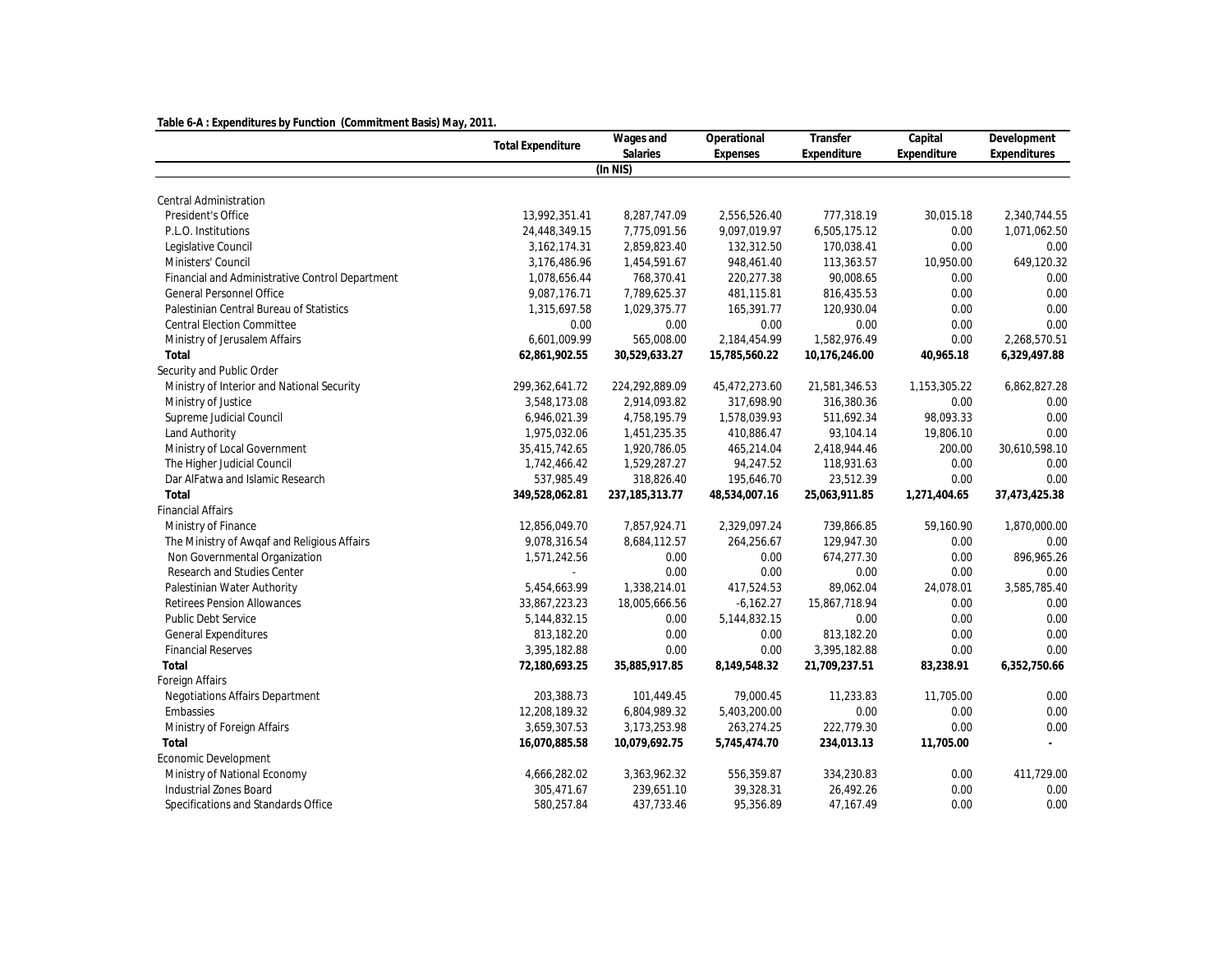|                                                       | <b>Total Expenditure</b> | Wages and      | Operational    | Transfer       | Capital                  | Development   |
|-------------------------------------------------------|--------------------------|----------------|----------------|----------------|--------------------------|---------------|
|                                                       |                          | Salaries       | Expenses       | Expenditure    | Expenditure              | Expenditures  |
|                                                       |                          | (ln NIS)       |                |                |                          |               |
| General Authority for Investment Promotion            | 266.747.19               | 188,484.39     | 57.391.33      | 20.871.47      | 0.00                     | 0.00          |
| Ministry of Energy and Natural Resources              | 878,752.65               | 671,366.44     | 137.497.05     | 69,889.16      | 0.00                     | 0.00          |
| Ministry of Planning                                  | 973.711.01               | 744,510.05     | 152,027.30     | 77,173.66      | 0.00                     | 0.00          |
| Ministry of Public Works and Housing                  | 15,955,259.88            | 3,644,740.31   | 528,389.52     | 273,322.59     | 0.00                     | 11,508,807.46 |
| Ministry of Agriculture                               | 6.240.140.05             | 5,340,662.82   | 430,784.08     | 363,090.16     | 3,130.00                 | 102,472.99    |
| Environmental Quality Authority                       | 1,100,212.16             | 761,783.02     | 254,759.77     | 83,669.37      | 0.00                     | 0.00          |
| Total                                                 | 30,966,834.47            | 15,392,893.91  | 2,251,894.12   | 1,295,906.99   | 3,130.00                 | 12,023,009.45 |
| Social Services                                       |                          |                |                |                |                          |               |
| Ministry of Education                                 | 197,867,443.84           | 139,211,891.59 | 17,153,202.84  | 29,350,826.26  | 1,781,679.91             | 10,369,843.24 |
| Ministry of Health                                    | 203,904,169.36           | 46,314,606.78  | 142,415,354.34 | 3,871,584.02   | 1,711,187.51             | 9,591,436.71  |
| Ministry of Social Affairs                            | 52,621,900.10            | 4,340,251.22   | 1,617,725.91   | 46,574,872.47  | 10,280.00                | 78,770.50     |
| Ministry of Prisoners Affairs                         | 38,802,148.48            | 6,808,502.02   | 959,360.74     | 31,031,916.11  | 2,369.61                 | 0.00          |
| Ministry of Women's Affairs                           | 821.097.19               | 395,289.43     | 383,071.12     | 42,736.64      | 0.00                     | 0.00          |
| Ministry of Labor                                     | 4,140,805.50             | 2,575,872.44   | 1,194,390.83   | 222,193.38     | 0.00                     | 148,348.85    |
| Total                                                 | 498, 157, 564.47         | 199,646,413.48 | 163,723,105.78 | 111,094,128.88 | 3,505,517.03             | 20,188,399.30 |
| <b>Cultural and Information Services</b>              |                          |                |                |                |                          |               |
| Ministry of Information                               | 779,460.89               | 558,301.86     | 158,011.62     | 63,147.41      | 0.00                     | 0.00          |
| The Palestinian News Agency - WAFA                    | 10,829,797.48            | 5,051,302.60   | 4,729,941.43   | 399,502.38     | 649,051.07               | 0.00          |
| Ministry of Tourism and Antiquities                   | 1,570,743.15             | 1,191,422.69   | 367,686.45     | 11,634.01      | 0.00                     | 844,832.16    |
| Ministry of Youth and Sports                          | 3,164,675.57             | 2,023,794.08   | 944,454.80     | 196,426.69     | 0.00                     | 4,252,608.13  |
| Ministry of Culture                                   | 1,507,384.03             | 880,823.01     | 650,899.31     | $-24,338.29$   | 0.00                     | 0.00          |
| Total                                                 | 17,852,061.12            | 9,705,644.24   | 6,850,993.61   | 646,372.20     | 649,051.07               | 5,097,440.29  |
| Transport and Communication Services                  |                          |                |                |                |                          |               |
| Ministry of Transportation                            | 4,116,124.14             | 3,426,906.75   | 335,963.71     | 353,253.68     | 0.00                     | 0.00          |
| Ministry of Communications and Information Technology | 2,980,868.37             | 2,100,036.64   | 537,257.71     | 177,760.07     | 0.00                     | 165,813.95    |
| Total                                                 | 7,096,992.51             | 5,526,943.39   | 873,221.42     | 531,013.75     | $\overline{\phantom{a}}$ | 165,813.95    |
| <b>Grand Total</b>                                    | 1,054,714,996.76         | 543,952,452.66 | 251,913,805.33 | 170,750,830.31 | 5,565,011.84             | 87,630,336.91 |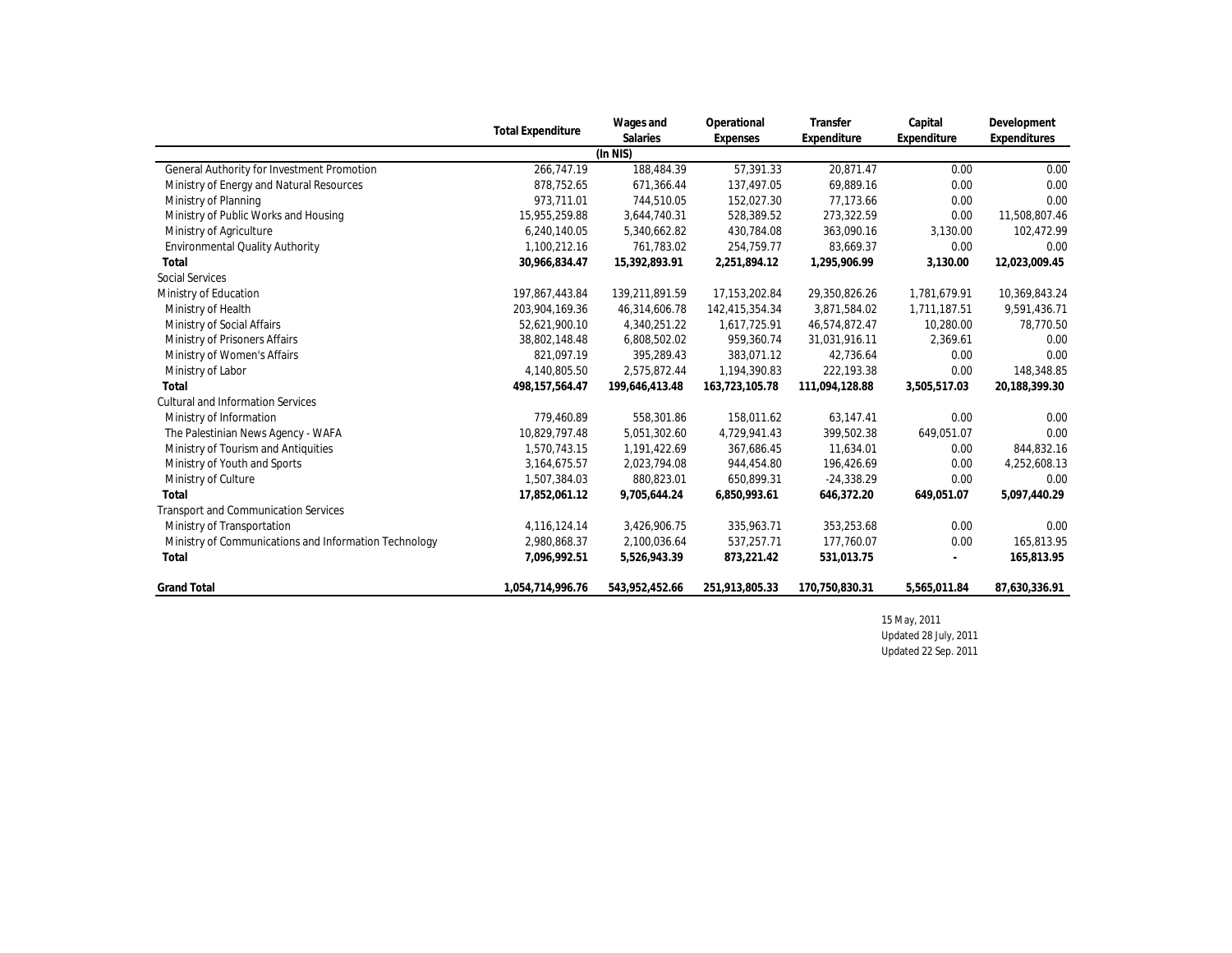## **Table 6-B : Expenditures by Function (Commitment Basis) Jan-May, 2011.**

|                                                 |                          |                           | Operational     | <b>Transfer</b>    | Capital      | Development         |  |
|-------------------------------------------------|--------------------------|---------------------------|-----------------|--------------------|--------------|---------------------|--|
|                                                 | <b>Total Expenditure</b> | <b>Wages and Salaries</b> | <b>Expenses</b> | <b>Expenditure</b> | Expenditure  | <b>Expenditures</b> |  |
|                                                 |                          | (In NIS)                  |                 |                    |              |                     |  |
| <b>Central Administration</b>                   |                          |                           |                 |                    |              |                     |  |
| President's Office                              | 112,054,697.57           | 41,244,929.07             | 47,332,973.72   | 3,077,343.75       | 30,015.18    | 20,369,435.85       |  |
| P.L.O. Institutions                             | 106,512,739.46           | 36,104,668.12             | 34,620,089.36   | 30,093,464.68      | 0.00         | 5,694,517.30        |  |
| Legislative Council                             | 19,950,320.89            | 14,530,288.47             | 4,248,060.65    | 876,916.47         | 0.00         | 295,055.30          |  |
| Ministers' Council                              | 11,865,238.67            | 7,759,311.23              | 2,445,849.99    | 441,722.51         | 15,250.00    | 1,203,104.94        |  |
| Financial and Administrative Control Department | 5,070,621.49             | 3,747,648.95              | 892,763.74      | 430,208.80         | 0.00         | 0.00                |  |
| <b>General Personnel Office</b>                 | 44,798,180.65            | 38,788,529.13             | 2,089,601.02    | 3,920,050.50       | 0.00         | 0.00                |  |
| Palestinian Central Bureau of Statistics        | 6,525,391.36             | 4,912,774.89              | 851,613.43      | 761,003.04         | 0.00         | 0.00                |  |
| <b>Central Election Committee</b>               | 7,158,000.00             | 0.00                      | 0.00            | 0.00               | 0.00         | 7,158,000.00        |  |
| Ministry of Jerusalem Affairs                   | 26,661,331.56            | 2,857,461.08              | 7,980,474.99    | 6,199,292.65       | 0.00         | 9,624,102.84        |  |
| <b>Total</b>                                    | 340,596,521.65           | 149,945,610.94            | 100,461,426.90  | 45,800,002.40      | 45,265.18    | 44,344,216.23       |  |
| Security and Public Order                       |                          |                           |                 |                    |              |                     |  |
| Ministry of Interior and National Security      | 1,321,387,436.93         | 1,109,502,464.85          | 118,338,514.63  | 64,750,032.07      | 2,713,811.48 | 26,082,613.90       |  |
| Ministry of Justice                             | 17,070,963.40            | 14,537,899.66             | 1,104,607.55    | 1,428,456.19       | 0.00         | 0.00                |  |
| Supreme Judicial Council                        | 30,159,139.44            | 23,124,123.06             | 4,318,745.11    | 2,293,979.08       | 422,292.19   | 0.00                |  |
| Land Authority                                  | 8,372,300.37             | 6,741,092.75              | 1,216,595.18    | 394,806.34         | 19,806.10    | 0.00                |  |
| Ministry of Local Government                    | 113,210,967.02           | 9,041,833.69              | 1,683,441.63    | 20,776,523.82      | 200.00       | 81,708,967.88       |  |
| The Higher Judicial Council                     | 9,053,324.42             | 7,622,665.03              | 920,522.72      | 510,136.67         | 0.00         | 0.00                |  |
| Dar AlFatwa and Islamic research                | 2,002,062.33             | 1,603,669.21              | 413,973.26      | $-15,580.14$       | 0.00         | 0.00                |  |
| <b>Total</b>                                    | 1,501,256,193.91         | 1,172,173,748.25          | 127,996,400.08  | 90,138,354.03      | 3,156,109.77 | 107,791,581.78      |  |
| <b>Financial Affairs</b>                        |                          |                           |                 |                    |              |                     |  |
| Ministry of Finance                             | 116,740,657.12           | 40,043,564.95             | 8,474,895.32    | 3,651,922.10       | 64,160.90    | 64,506,113.85       |  |
| The Ministry of Awqaf and Religious Affairs     | 45,869,682.84            | 43,546,734.29             | 1,354,260.59    | 968,687.96         | 0.00         | 0.00                |  |
| Non Governmental Organization                   | 5,732,504.09             | 0.00                      | 0.00            | 3,250,684.23       | 0.00         | 2,481,819.86        |  |
| <b>Research and Studies Center</b>              | $\overline{a}$           | 0.00                      | 0.00            | 0.00               | 0.00         | 0.00                |  |
| Palestinian Water Authority                     | 19,684,741.27            | 5,125,618.41              | 7,800,127.68    | 294,625.38         | 24,078.01    | 6,440,291.79        |  |
| <b>Retirees Pension Allowances</b>              | 163,796,734.00           | 93,612,504.68             | $-28,835.66$    | 70,213,064.98      | 0.00         | 0.00                |  |
| <b>Public Debt Service</b>                      | 57,917,605.02            | 0.00                      | 57,917,605.02   | 0.00               | 0.00         | 0.00                |  |
| <b>General Expenditures</b>                     | 3,863,223.41             | 0.00                      | 0.00            | 3,863,223.41       | 0.00         | 0.00                |  |
| <b>Financial Reserves</b>                       | 19,161,947.33            | 0.00                      | 0.00            | 19,161,947.33      | 0.00         | 0.00                |  |
| <b>Total</b>                                    | 432,767,095.08           | 182,328,422.33            | 75,518,052.95   | 101,404,155.39     | 88,238.91    | 73,428,225.50       |  |
| Foreign Affairs                                 |                          |                           |                 |                    |              |                     |  |
| <b>Negotiations Affairs Department</b>          | 826,488.74               | 504,479.21                | 254,552.35      | 55,752.18          | 11,705.00    | 0.00                |  |
| Embassies                                       | 71,718,710.86            | 30,954,554.97             | 33,541,994.69   | 1,941,861.20       | 1,057,500.00 | 4,222,800.00        |  |
| Ministry of Foreign Affairs                     | 16,692,685.29            | 15,105,128.87             | 696,354.85      | 891,201.57         | 0.00         | 0.00                |  |
| Total                                           | 89,237,884.89            | 46,564,163.05             | 34,492,901.89   | 2,888,814.95       | 1,069,205.00 | 4,222,800.00        |  |
| <b>Economic Development</b>                     |                          |                           |                 |                    |              |                     |  |
| Ministry of National Economy                    | 21,084,916.76            | 16,913,431.03             | 2,399,322.35    | 1,205,654.29       | 0.00         | 566,509.09          |  |
| Industrial Zones Board                          | 1,448,468.41             | 1,153,045.55              | 163,957.63      | 131,465.23         | 0.00         | 0.00                |  |
| Specifications and Standards Office             | 2,784,806.32             | 2,163,176.44              | 385,397.18      | 236,232.70         | 0.00         | 0.00                |  |
| General Authority for Investment Promotion      | 1,283,388.57             | 980,336.61                | 196,848.15      | 106,203.81         | 0.00         | 0.00                |  |
| Ministry of Energy and Natural Resources        | 8,494,328.29             | 3,475,940.93              | 337,740.05      | 359,537.25         | 0.00         | 4,321,110.06        |  |
|                                                 |                          |                           |                 |                    |              |                     |  |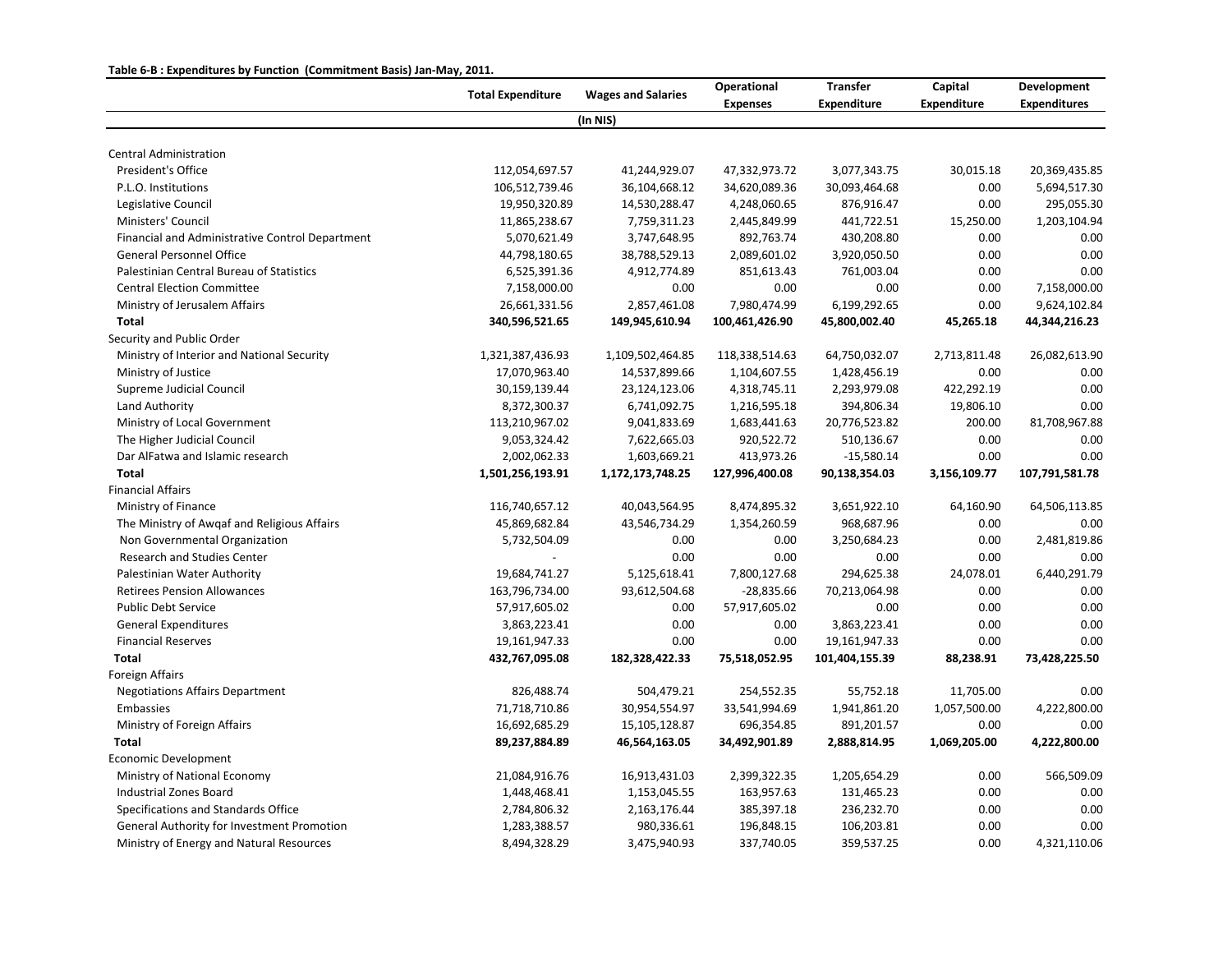|                                                       |                  | Operational<br><b>Total Expenditure</b><br><b>Wages and Salaries</b> |                 | <b>Transfer</b>    | Capital                  | Development         |
|-------------------------------------------------------|------------------|----------------------------------------------------------------------|-----------------|--------------------|--------------------------|---------------------|
|                                                       |                  |                                                                      | <b>Expenses</b> | <b>Expenditure</b> | <b>Expenditure</b>       | <b>Expenditures</b> |
|                                                       |                  | (In NIS)                                                             |                 |                    |                          |                     |
| Ministry of Planning                                  | 3,884,431.30     | 3,064,539.86                                                         | 499,862.16      | 320,029.28         | 0.00                     | 0.00                |
| Ministry of Public Works and Housing                  | 52,728,324.86    | 17,646,531.64                                                        | 1,658,267.89    | 1,467,877.98       | 0.00                     | 31,955,647.35       |
| Ministry of Agriculture                               | 31,101,441.04    | 27,003,003.15                                                        | 1,918,216.35    | 2,074,618.55       | 3,130.00                 | 102,472.99          |
| <b>Environmental Quality Authority</b>                | 5,195,531.49     | 3,942,847.43                                                         | 886,212.91      | 366,471.15         | 0.00                     | 0.00                |
| <b>Total</b>                                          | 128,005,637.04   | 76,342,852.64                                                        | 8,445,824.67    | 6,268,090.24       | 3,130.00                 | 36,945,739.49       |
| <b>Social Services</b>                                |                  |                                                                      |                 |                    |                          |                     |
| Ministry of Education                                 | 885,615,257.77   | 701,629,142.58                                                       | 56,737,208.37   | 113,770,532.03     | 2,988,998.91             | 10,489,375.88       |
| Ministry of Health                                    | 605,999,604.16   | 234,012,644.48                                                       | 333,747,762.77  | 20,085,898.45      | 1,711,187.51             | 16,442,110.95       |
| Ministry of Social Affairs                            | 324,560,915.41   | 20,547,866.71                                                        | 3,827,246.79    | 299,834,813.61     | 10,280.00                | 340,708.30          |
| Ministry of Prisoners Affairs                         | 136,254,474.19   | 33,572,388.02                                                        | 1,768,155.79    | 100,911,560.77     | 2,369.61                 | 0.00                |
| Ministry of Women's Affairs                           | 2,320,628.62     | 1,631,277.43                                                         | 517,056.70      | 172,294.49         | 0.00                     | 0.00                |
| Ministry of Labor                                     | 16,488,849.73    | 13,037,238.80                                                        | 2,168,731.43    | 1,134,530.65       | 0.00                     | 148,348.85          |
| <b>Total</b>                                          | 1,971,239,729.88 | 1,004,430,558.02                                                     | 398,766,161.85  | 535,909,630.00     | 4,712,836.03             | 27,420,543.98       |
| <b>Cultural and Information Services</b>              |                  |                                                                      |                 |                    |                          |                     |
| Ministry of Information                               | 3,445,099.70     | 2,766,751.49                                                         | 411,438.38      | 266,909.83         | 0.00                     | 0.00                |
| The Palestinian News Agency - WAFA                    | 39,835,456.54    | 24,660,217.43                                                        | 12,491,879.16   | 2,001,049.58       | 682,310.37               | 0.00                |
| Ministry of Tourism and Antiquities                   | 7,952,479.85     | 5,865,973.72                                                         | 1,058,314.27    | 164,740.90         | 0.00                     | 863,450.96          |
| Ministry of Youth and Sports                          | 24,060,581.51    | 9,857,494.16                                                         | 1,562,890.62    | 674,459.58         | 0.00                     | 11,965,737.15       |
| Ministry of Culture                                   | 6,225,961.95     | 4,374,473.79                                                         | 1,546,291.68    | 305,196.48         | 0.00                     | 0.00                |
| <b>Total</b>                                          | 81,519,579.55    | 47,524,910.59                                                        | 17,070,814.11   | 3,412,356.37       | 682,310.37               | 12,829,188.11       |
| <b>Transport and Communication Services</b>           |                  |                                                                      |                 |                    |                          |                     |
| Ministry of Transportation                            | 21,966,235.54    | 16,922,210.21                                                        | 2,261,830.64    | 1,669,595.69       | $\overline{\phantom{a}}$ | 1,112,599.00        |
| Ministry of Communications and Information Technology | 12,686,786.05    | 10,381,616.21                                                        | 1,277,977.26    | 861,378.63         |                          | 165,813.95          |
| Total                                                 | 34,653,021.59    | 27,303,826.42                                                        | 3,539,807.90    | 2,530,974.32       | $\overline{\phantom{a}}$ | 1,278,412.95        |
| <b>Grand Total</b>                                    | 4,579,275,663.59 | 2,706,614,092.24                                                     | 766,291,390.35  | 788,352,377.70     | 9,757,095.26             | 308,260,708.04      |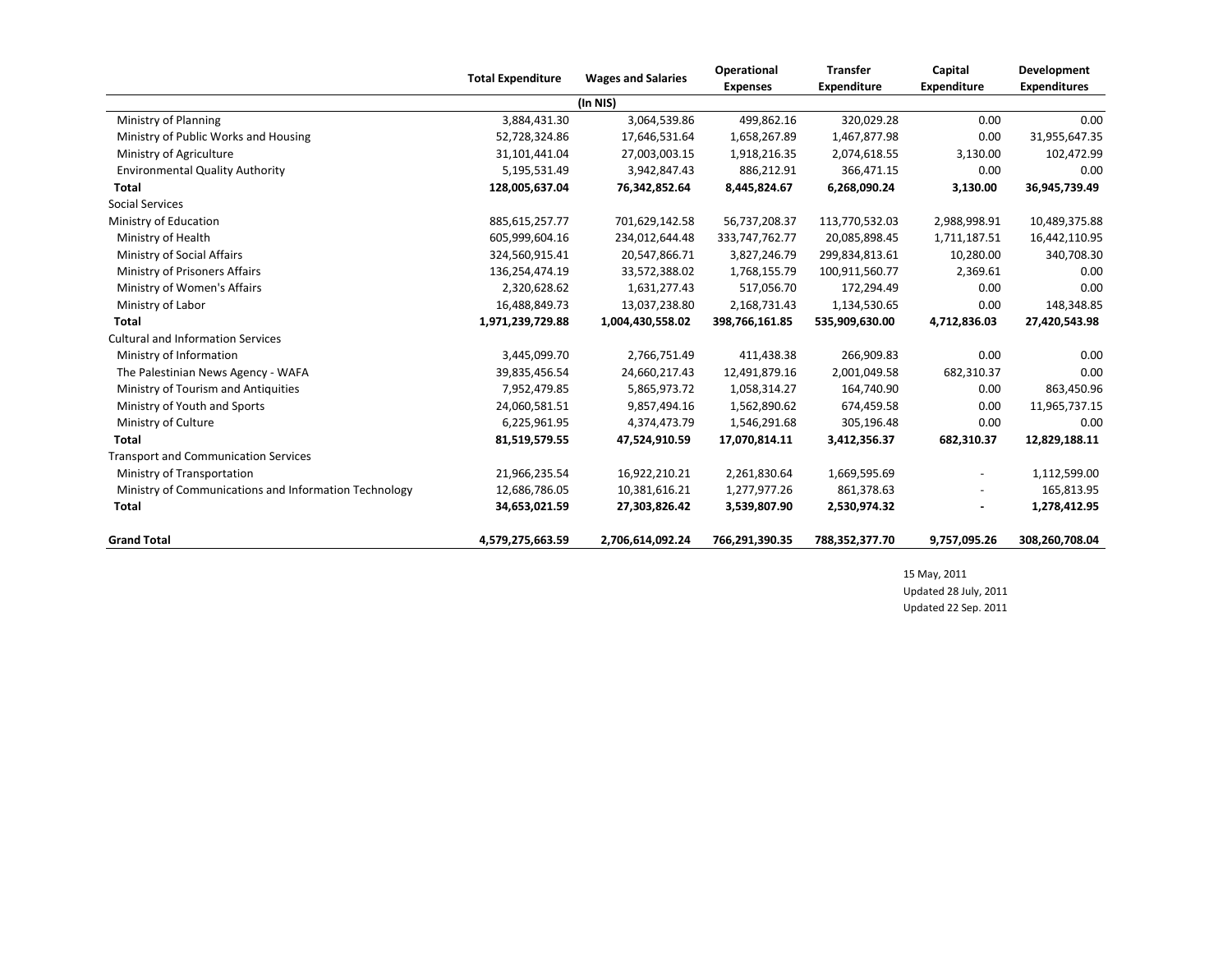## **Table 7: External Financing May , 2011**

|                                                                        | (In millions of NIS) |       |      |       |         |             |
|------------------------------------------------------------------------|----------------------|-------|------|-------|---------|-------------|
|                                                                        | <b>First Quarter</b> | Mar   | Apr  | May   | Jan-May | Budget 2011 |
| <b>External Financing</b>                                              | 676.3                | 323.4 | 16.4 | 207.4 | 900.1   | 5429        |
| <b>Budget Support</b>                                                  | 585.8                | 298.6 | 0.7  | 176.3 | 762.8   | 3579        |
| <b>Arab Donors</b>                                                     | 188.6                | 188.6 |      |       | 188.6   |             |
| Algeria                                                                |                      |       |      |       |         |             |
| Egypt                                                                  |                      |       |      |       |         |             |
| Kingdom of Saudi Arabia                                                |                      |       |      |       |         |             |
| <b>United Arab Emirates</b>                                            | 152.3                | 152.3 |      |       | 152.3   |             |
| Qatar                                                                  |                      |       |      |       |         |             |
| Oman                                                                   | 36.2                 | 36.2  |      |       | 36.2    |             |
| International donors                                                   | 397.2                | 110.1 | 0.7  | 176.3 | 574.3   |             |
| <b>USA</b>                                                             |                      |       |      |       |         |             |
| <b>PEGASE</b>                                                          | 215.7                | 105.7 |      |       | 215.7   |             |
| Civil servants and pensioners and civil police and civil defence of PA | 201.8                | 100.8 |      |       | 201.8   |             |
| Vulnerable Palestinian Families                                        | 13.3                 | 4.9   |      |       | 13.3    |             |
| Support to Essential Public Services                                   |                      |       |      |       |         |             |
| Payment of PA private sector arrears                                   | 0.7                  |       |      |       | 0.7     |             |
| India                                                                  |                      |       |      |       |         |             |
| <b>France</b>                                                          |                      |       |      | 49.8  | 49.8    |             |
| <b>Russia</b>                                                          |                      |       |      |       |         |             |
| <b>World Bank</b>                                                      | 181.5                | 4.3   | 0.7  | 126.5 | 308.7   |             |
| <b>Trust Fund</b>                                                      | 172.9                |       |      | 126.0 | 172.9   |             |
| Development Grant                                                      |                      |       |      |       |         |             |
| <b>ESSP</b>                                                            | 4.3                  | 0.03  | 0.7  | 0.5   | $5.5\,$ |             |
| <b>FPCR</b>                                                            |                      |       |      |       |         |             |
| <b>SSNRP</b>                                                           | 4.3                  | 4.3   |      |       | 4.3     |             |
| <b>CBPERIP</b>                                                         |                      |       |      |       |         |             |
| Old grants for line ministries                                         | 5.3                  | 2.27  | 0.1  |       | 5.4     |             |
| <b>Development Financing</b>                                           | 85.2                 | 22.5  | 15.6 | 31.1  | 131.9   | 1850        |
| Memorandum Items:                                                      |                      |       |      |       |         |             |
| <b>Budget Exchange Rate</b>                                            | 3.70                 | 3.70  | 3.70 | 3.70  | 3.70    | 3.70        |
| Actual Exchange Rate                                                   | 3.60                 | 3.56  | 3.43 | 3.47  | 3.50    |             |

**15 June,2011**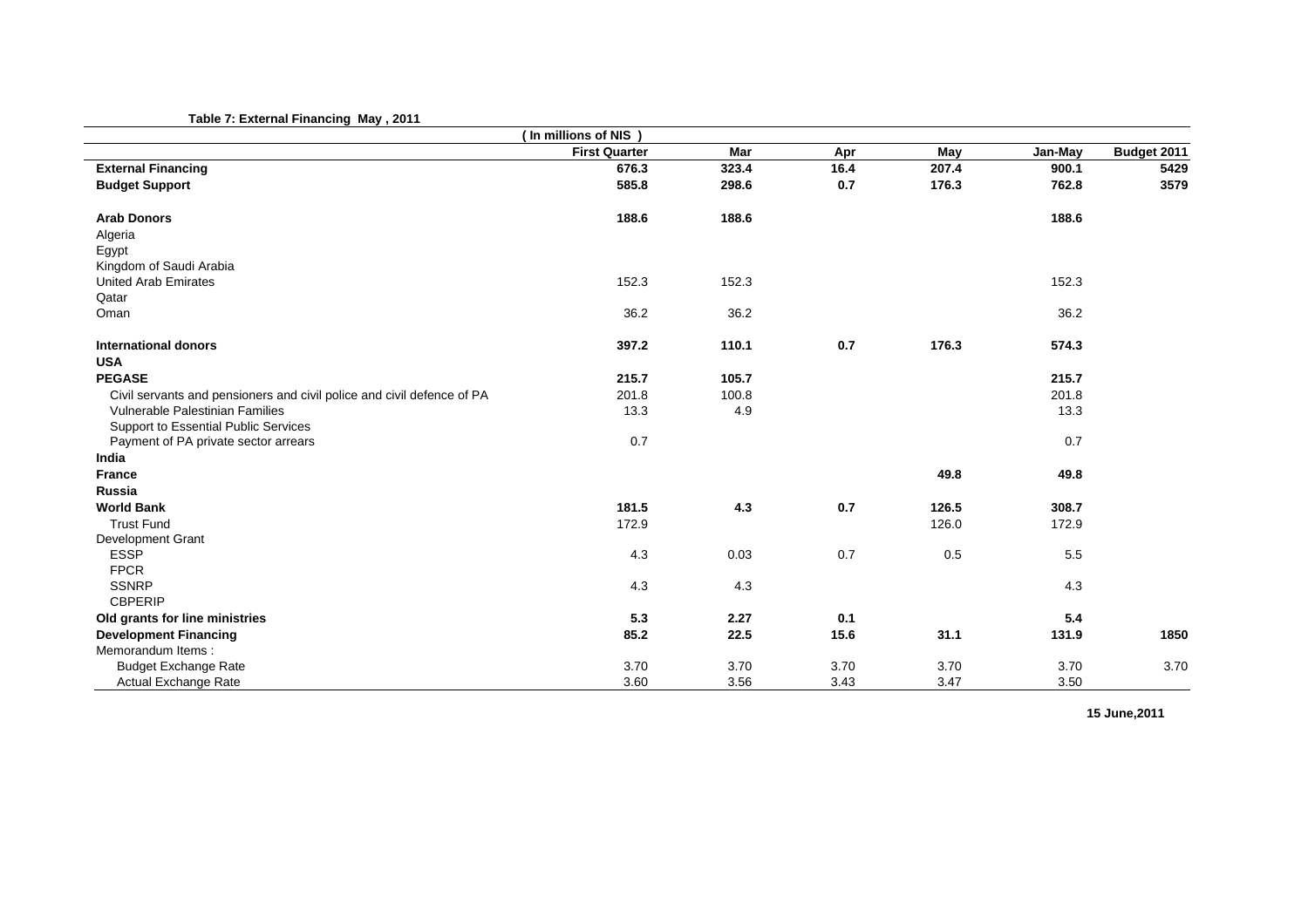| Table 8: Public Debt, May 2011.                  |            |           |            |
|--------------------------------------------------|------------|-----------|------------|
|                                                  | <b>Mar</b> | Apr       | <b>May</b> |
| (In millions of NIS)<br><b>Total Public debt</b> | 6,883.918  | 6,849.768 | 7,224.707  |
| <b>Domestic debt</b>                             |            |           |            |
| <b>Bank loans</b>                                | 1,419.232  | 1,369.727 | 1,360.339  |
| Overdraft                                        | 1,276.674  | 1,409.372 | 1,771.626  |
| <b>Petroleum Authority</b>                       | 469.671    | 473.855   | 461.310    |
| Other public institutions                        | 32.522     | 32.595    | 32.595     |
| <b>Total Domestic debt</b>                       | 3,198.099  | 3,285.549 | 3,625.871  |
| Foreign debt                                     |            |           |            |
| <b>Arab Financial Institutions</b>               |            |           |            |
| Al Agsa Fund                                     | 1,565.421  | 1,507.689 | 1,526.341  |
| Arab Fund for Economic & Social Development      | 148.491    | 141.463   | 145.038    |
| <b>Islamic Development Bank</b>                  | 186.666    | 183.802   | 183.758    |
| <b>International and Regional Institutions</b>   |            |           |            |
| World Bank                                       | 1,061.185  | 1,022.852 | 1,030.724  |
| European Investment Bank                         | 82.348     | 80.181    | 82.109     |
| <b>IFAD</b>                                      | 12.295     | 12.153    | 12.150     |
| OPEC                                             | 65.987     | 63.814    | 64.603     |
| <b>Bilateral loans</b>                           |            |           |            |
| Spain                                            | 327.639    | 315.556   | 319.459    |
| Italy                                            | 118.368    | 119.167   | 117.957    |
| China                                            | 17.556     | 17.047    | 17.250     |
| Sweden                                           | 99.863     | 100.495   | 99.441     |
| <b>Total Foreign debt</b>                        | 3,685.819  | 3,564.219 | 3,598.836  |

**15 June, 2011**